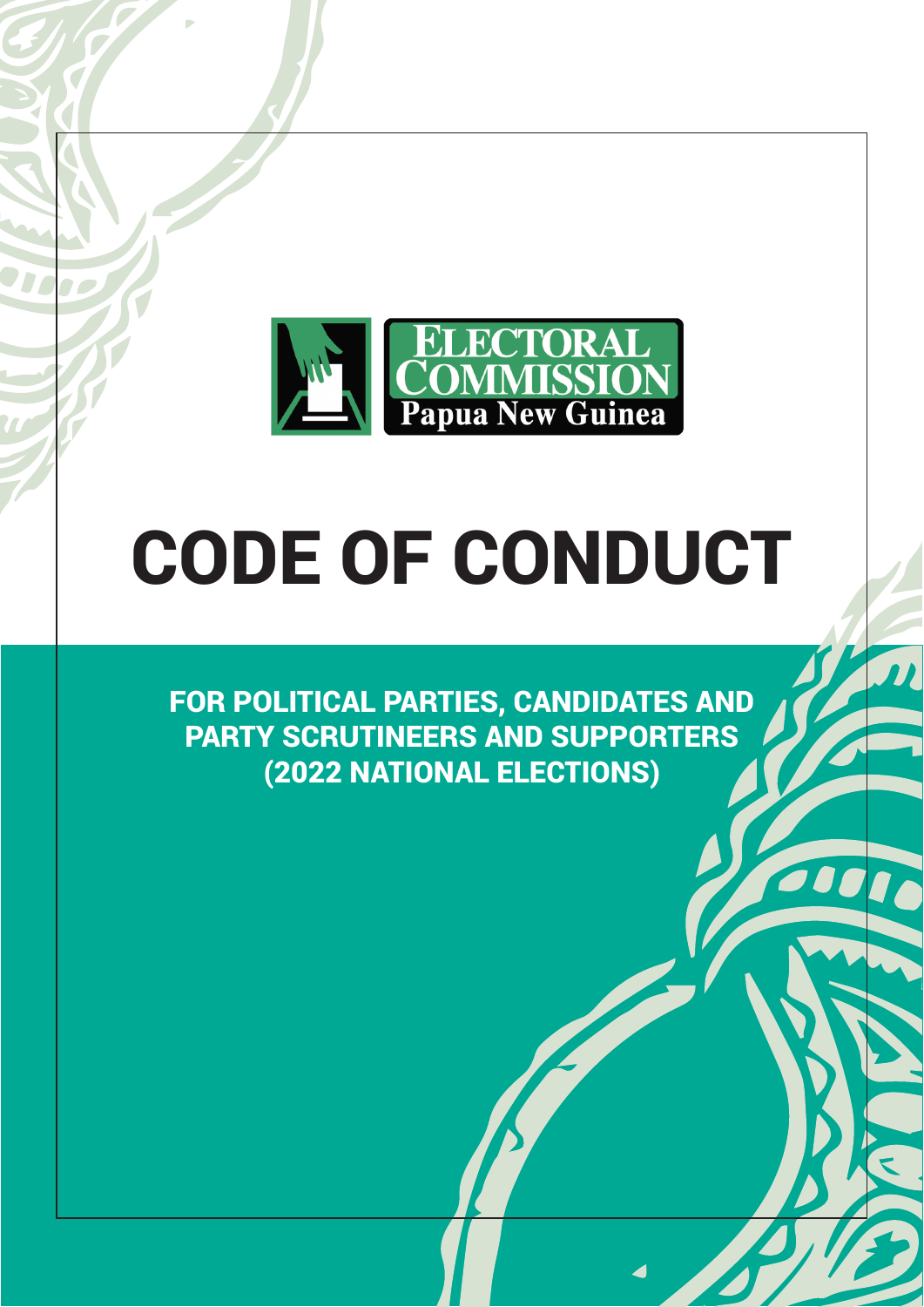



FOREWORD Electoral Commissioner Simon Sinai PNG Electoral Commission

Ensuring the integrity and credibility of the elections is the responsibility of all electoral stakeholders, not just of the PNG Electoral Commission (PNGEC). All electoral stakeholders, especially the political parties, candidates, and their respective scrutineers and supporters, play a critical role in making our elections free, fair, and peaceful.

This Code of Conduct is essential for achieving this shared objective. It consists of concrete guidelines throughout the electoral process, which the political parties and candidates and their scrutineers and supporters agree to follow and observe.

I commend all the political parties and candidates who signed this Code of Conduct. It demonstrated their commitment to ensure the integrity of the electoral process, foster a peaceful campaign environment and promote the orderly conduct of elections during the nomination, campaign, polling, scrutiny, and after the elections. Through this document, you commit yourselves to promoting, encouraging and participating in an election that is inclusive, peaceful and peaceful, while also being free from manipulation, violation and intimidation of any kind towards voters, candidates, electoral officers and security forces.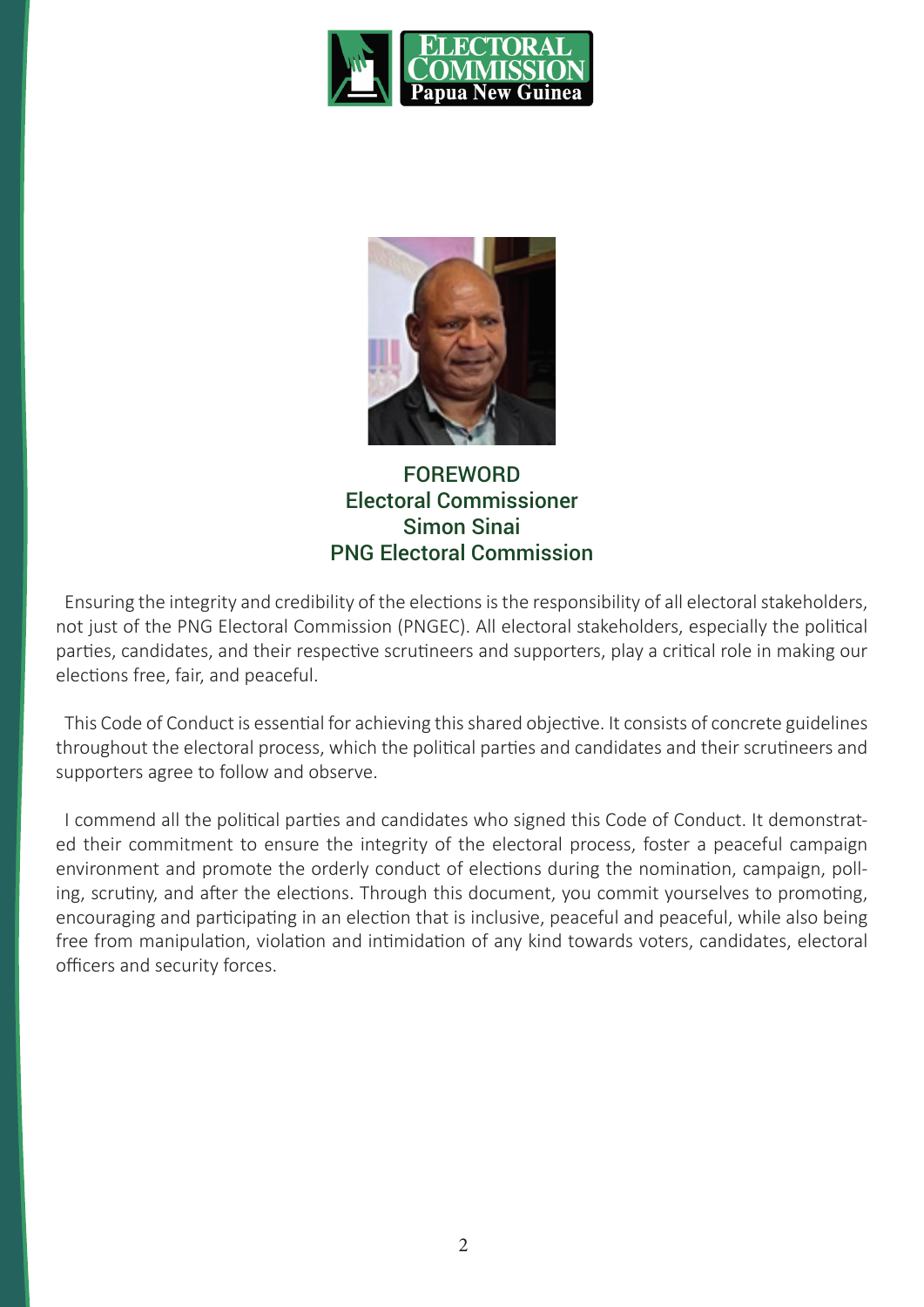



## STATEMENT Acting Political Parties Registrar Mr. Emmanuel Pok Integrity of Political Parties and Candidates Commission (IPCC)

Political Parties and their candidates and their supporters are key players in the Election process. They have the greater responsibility to make the election free, fair and safe for all stakeholders to participate. The success very much depends on the behavior of candidates and their supporters.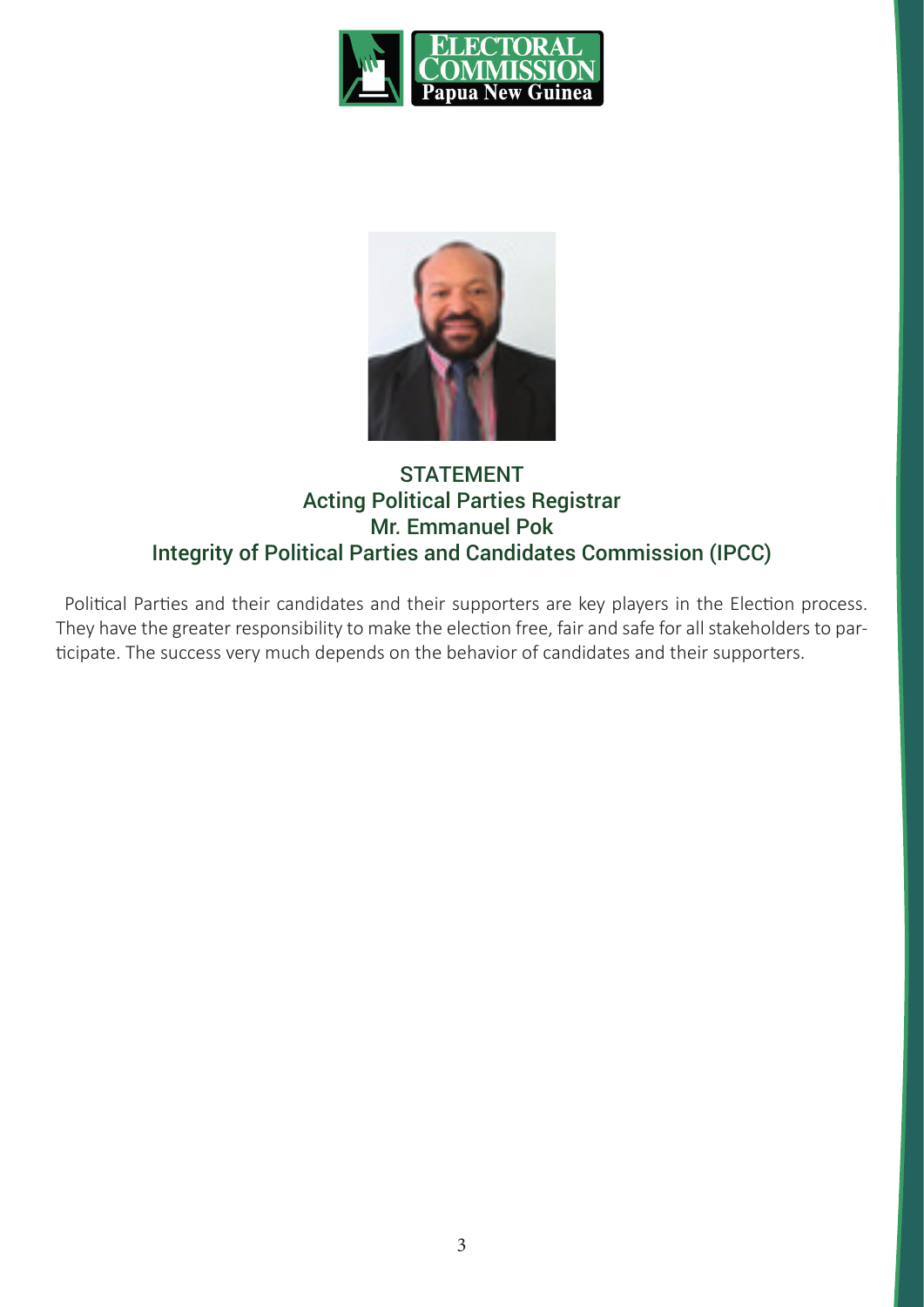

## CODE OF CONDUCT FOR POLITICAL PARTIES, CANDIDATES AND PARTY SCRUTI-NEERS AND SUPPORTERS (2022 NATIONAL ELECTIONS)

Through this Code of Conduct, the undersigned political parties and independent candidates have reached an agreement with the Papua New Guinea Electoral Commission (PNGEC) and the Integrity of Political Parties and Candidates Commission (IPPCC) on a series of commitments regarding the activities of their candidates, scrutineers and supporters during the 2022 National Election campaign in Papua New Guinea.

#### **The aim of this Code of Conduct is to ensure the integrity of the electoral process, foster a peaceful campaign environment and promote the orderly conduct of elections.**

All political parties and independent candidates that sign this Agreement subscribe to these principles and regard this Agreement as binding on their leaders, candidates, scrutineers and supporters. The undersigned will publicize and enforce its provisions within their parties. The parties to this Agreement will maintain communication about these commitments and seek to resolve any disputes in a peaceful manner.

#### **1. General Principles**

- 1.1.This Agreement, the Constitution, Organic Law of Integrity of Political Parties and Candidates (OLLIPAC), the Organic Law on National and Local Level Government Elections, the Electoral Law Regulations 2007 and all other relevant laws and regulations should be respected and followed by political parties, candidates, scrutineers and supporters before, during and after the elections.
- 1.2.Political parties should use their own disciplinary mechanisms to deter breaches of this Agreement and encourage a free and fair electoral process.
- 1.3.Violations of the constitution, electoral laws and regulations and all other relevant laws and regulations should be reported to the appropriate authorities.
	- 1.4. Party administration should provide information and training to their party officials and candidates so they can carry out their duties in accordance with the law and this Agreement.
- 1.5.Throughout the election period, all political parties and candidates commit to observe and abide by all COVID-19 safety rules and protocols.

#### **2. Nomination Period**

- 2.1.Political parties commit to ensure the inclusiveness of the nomination process by encouraging the participation of women, youths and persons with disabilities.
- 2.2.Political parties commit to strengthen their mechanisms for resolving inter- and intra-party or candidate disputes arising from the nomination process.

## **3. The Election Campaign**

3.1.The undersigned political parties and candidates commit to conduct their campaign in a man-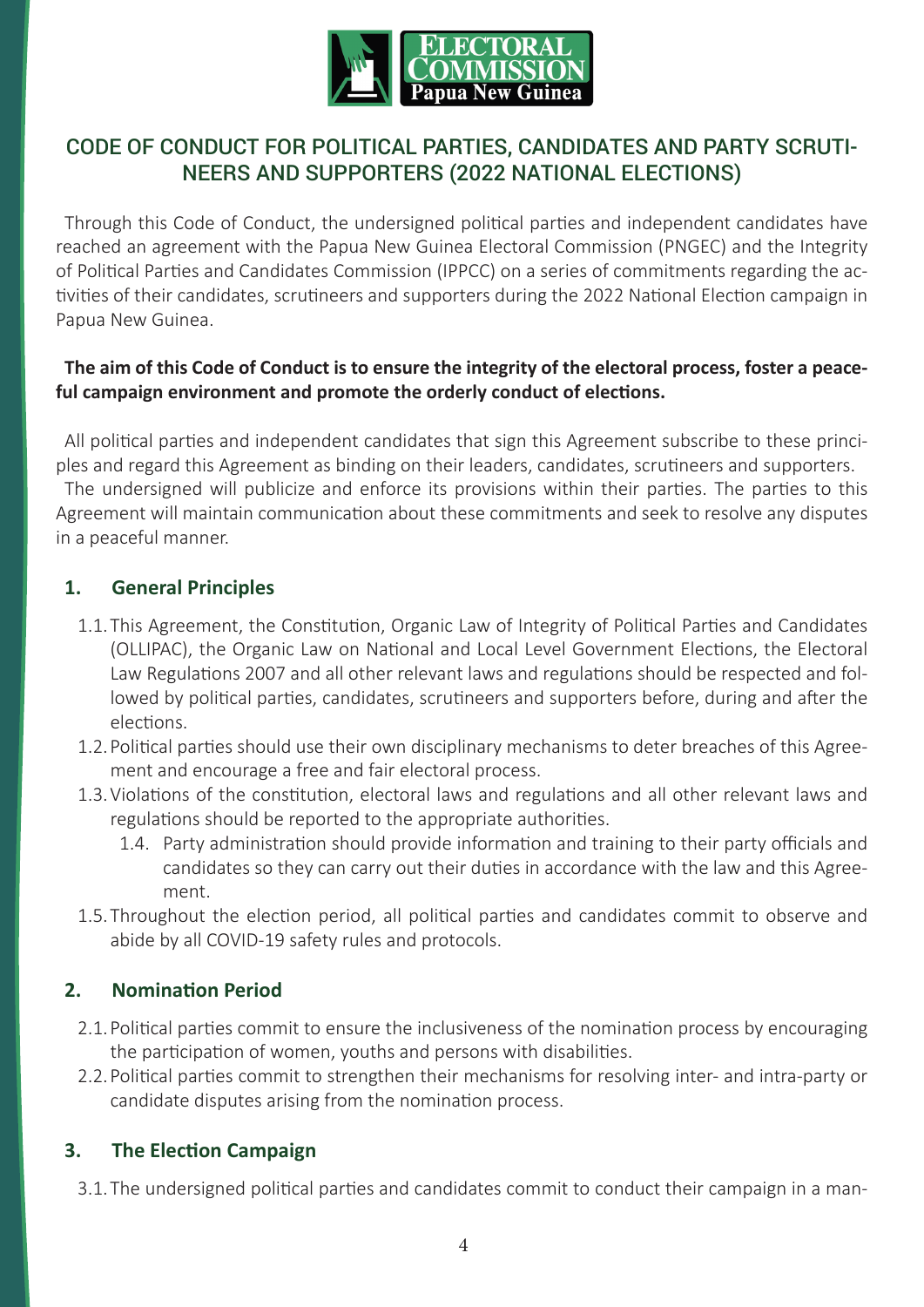

ner that respects the rights of all candidates and supporters to campaign freely. Harassment of any kind, including disruption of another party's rally, meeting, march or demonstration or seeking to obstruct another person from attending a political rally of another political party is unacceptable and a violation of the Code of Conduct.

- 3.2.The undersigned political parties and candidates pledge to reach out to marginalized and vulnerable groups to inform them of the their programs.
- 3.3.The undersigned political parties and candidates pledge not to influence voters unfairly through gifts, gratuities, threats or promises. The following are examples of prohibited activities:
- 3.3.1. Giving gifts, money or offers of jobs in return for votes.
- 3.3.2. Setting up campaign houses in communities.
- 3.3.3. Using government resources, such as cars or trucks, for campaign purposes.
- 3.3.4. Obstructing their opponent's campaigns.
- 3.3.5. Destroying or defacing campaign materials or campaign headquarters of another party or candidate.
- 3.3.6. Using language that incites hatred or violence in any form against any persons, candidates or political parties or issue any poster or propaganda containing materials that incite people to violence.
- 3.3.7. Influencing polling officials or staff to favour their candidate in any way.
- 3.4.Political parties and candidates commit to participate in public campaigning based on policy platforms.
- 3.5.Candidates running in the same area pledge to communicate with each other to avoid conducting rallies at the same time, which might lead to clashes of candidate supporters.

## **4. Election Day**

The undersigned political parties and candidates give their commitment to ensure that:

- 4.1.the polling process is free and fair.
- 4.2.no campaigning will take place inside or outside the polling place.
- 4.3.they, as well as their scrutineers and supporters, will not be engaged in any form of voter bribery, including the provision of transportation to voters to the polls, and should report to the PNGEC or police authorities any incidents of voter bribery.
- 4.4.they, as well as their scrutineers and supporters, will not threaten or intimidate voters or electoral officials or staff in anyway.
- 4.5.they, as well as their scrutineers and supporters, will not support the practice of block voting and should ensure that the right of an individual to secret voting is upheld.
- 4.6.they, as well as their scrutineers and supporters, will not support the practice of grabbing votes or any effort to manipulate the polling process.
- 4.7.They, as well as their scrutineers and supporters, will respect the role of domestic and international election observers. Political party scrutineers should not interfere or seek to influence domestic and international observers in any way.
- 4.8.They acknowledge the importance of impartial adjudication of election complaints and undertake to submit and pursue complaints through official channels if they observe any irregulari-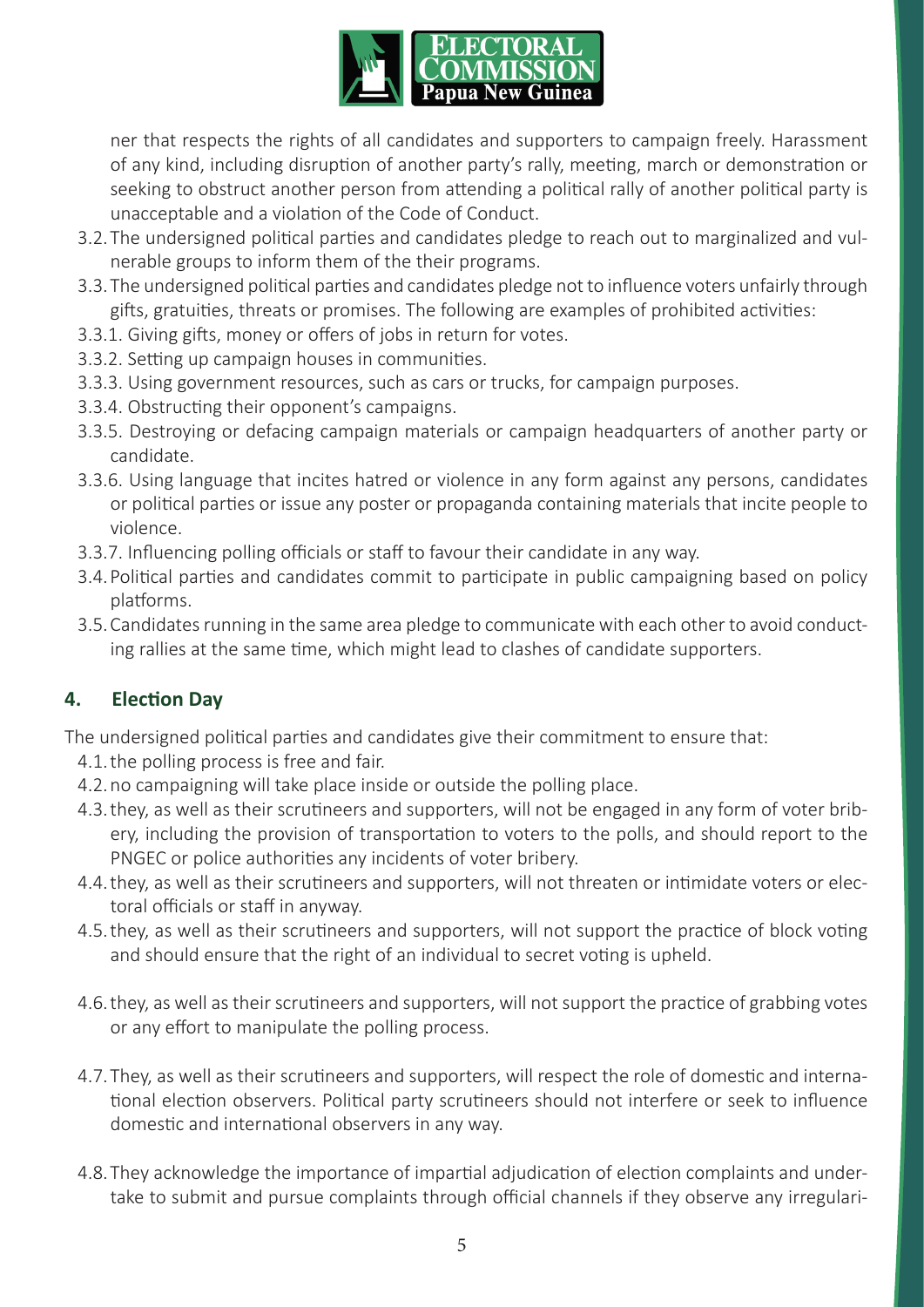

ties in the electoral process.

#### **5. Counting and Tabulation of Results**

- 5.1.Political parties, candidates, scrutineers, and their supporters pledge not to do or attempt to do any of the following practices:
	- 5.1.1.Bribe or threaten poll workers or counting staff to influence the election in favour of a certain candidate(s).
	- 5.1.2. Interfere with or disrupt, unless for obviously valid reasons, the counting and tabulation process or disrupt transportation of election materials in anyway.
- 5.2.Party or candidate scrutineers at polling and counting centres commit to follow the procedures and regulations set out by the PNGEC and the IPCC. The parties and candidates will ensure that their scrutineers receive sufficient information and training about electoral law, procedures and regulations to properly carry out their duties.

### **6. Post-Election**

- 6.1.The undersigned political parties and candidates commit to take their disputes to court and not take part in or allow their supporters to take part in any post-election violence.
- 6.2.The winning candidates commit to return to their constituent communities to report on their work as a Member of Parliament (MP), regardless of whether the village or community voted for them.
- 6.3.Winning candidates commit to represent the interests of all constituent communities, regardless of whether they voted for them or not, as this is a legal duty.

The undersigned, with assistance from PNGEC and IPPCC, agree to publicize and enforce its provisions within their parties. The parties to this Agreement will maintain communication about these commitments and seek to resolve any disputes in a peaceful manner.

Name of Party: \_\_\_\_\_\_\_\_\_\_\_\_\_\_\_\_\_\_\_\_\_\_\_\_\_\_\_\_\_\_\_\_\_\_\_\_\_\_\_\_\_\_\_\_\_\_\_\_\_\_\_\_\_\_\_\_\_\_\_\_\_\_\_\_\_

General Secretary:

Party President: **Example 20** For the set of the set of the set of the set of the set of the set of the set of the set of the set of the set of the set of the set of the set of the set of the set of the set of the set of t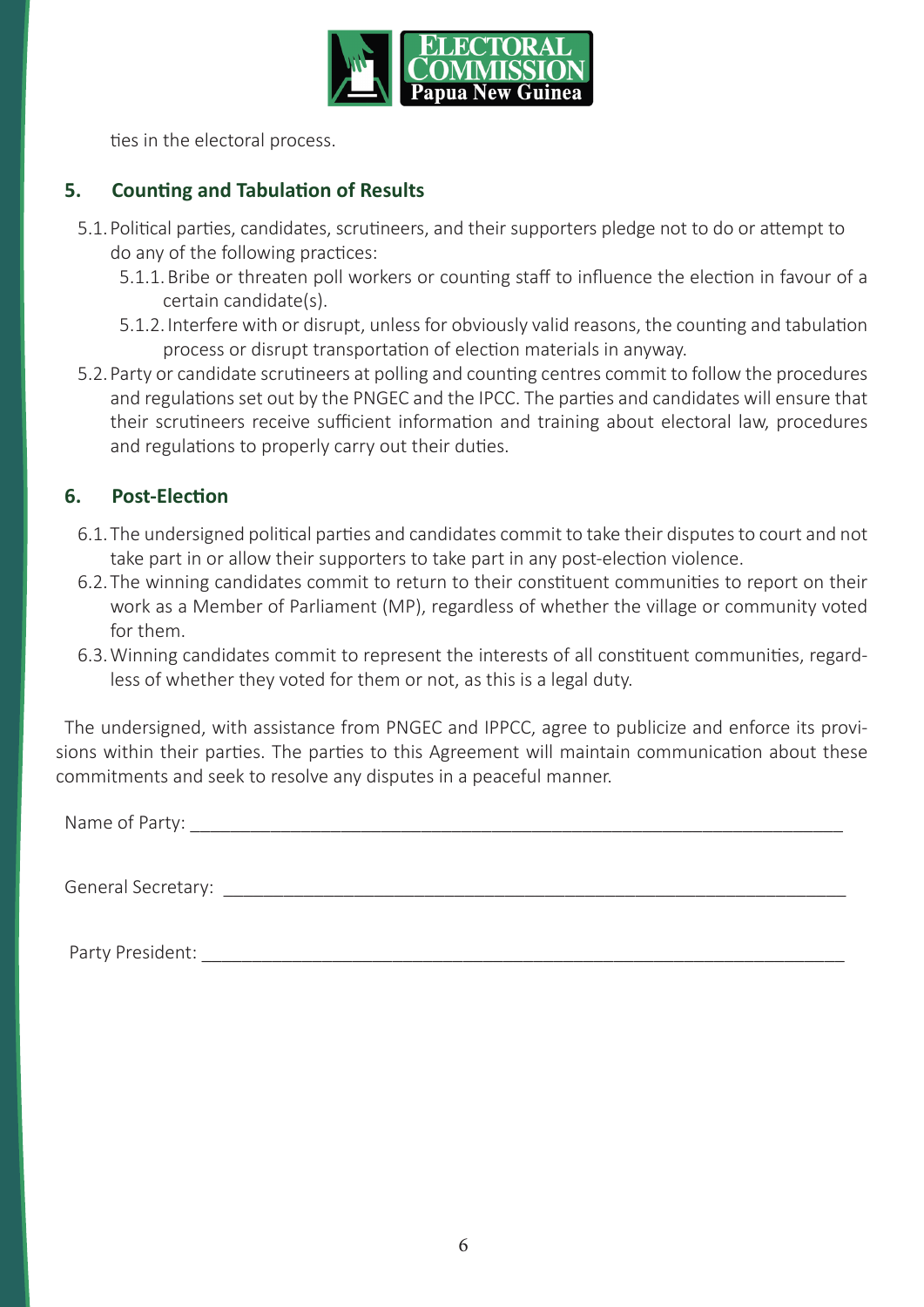

# **Campaigns Do's**

- $\checkmark$  Political parties and candidates should engage in an ethical campaign and follow the election laws and regulations. They must familiarize themselves with the important provisions of the law on campaigning.
- $\checkmark$  Political parties and candidates should develop clear and easy-to-understand messages that they can communicate to the voters.
- $\checkmark$  Political parties and candidates should respect the right and freedom of all other candidates to campaign, and disseminate their political ideas and principles without fear.
- $\checkmark$  Political parties and candidates should conduct themselves in a manner that respects the rights of other candidates and respects the rights of voters and other members of the community.
- $\checkmark$  Political parties and candidates should engage all voters including women, youth and persons with disabilities, and other marginalized groups for an inclusive campaign.
- $\checkmark$  Political parties and candidates should seek guidance from the PNGEC if they have questions about the electoral process.
- $\checkmark$  Political parties and candidates should encourage voters to be actively engaged during the campaign.

## **Campaigns Don'ts**

REMEMBER: The Electoral Law and the Criminal Code penalize certain acts during the campaign. Below are the most common violations of the law.

- $\checkmark$  Political parties, candidates, and their supporters should not engage in voter bribery or vote buying or commit undue influence.
	- ¾ Aside from being criminal offenses, these acts are also grounds for election petitions to invalidate election results.
	- $\triangleright$  According to the Supreme Court, bribery, treating and undue influence in the nature of duress are corrupt practices.
- $\checkmark$  Political parties, candidates, and their supporters should not engage in the following acts either verbally or through the use of social media:
	- $\triangleright$  making or publishing a false and defamatory statement in relation to the personal character or conduct of a candidate.

knowingly publishing a false statement of the withdrawal of another candidate at the election, whether committed before or during the election.

- $\checkmark$  Political parties, candidates, and their supporters should not engage in any of the following conduct:
	- $\triangleright$  harassing or obstructing other candidates or their supporters in the conduct of their own campaign activities.
	- $\triangleright$  disrupting, destroying, or frustrating the campaign efforts of other candidates.
	- $\triangleright$  preventing the distribution of handbills and leaflets, and the display of posters, of other candidates.
	- $\triangleright$  defacing or destruction of posters of other candidates.
	- ¾ preventing other candidates from holding rallies, meetings, marches, or demonstrations.
	- $\triangleright$  preventing any person from attending the political rallies of other candidates.
	- $\triangleright$  encouraging the supporters of political parties or candidates to do anything prohibited by the Organic Law, the Electoral Regulations, or the Criminal Code.